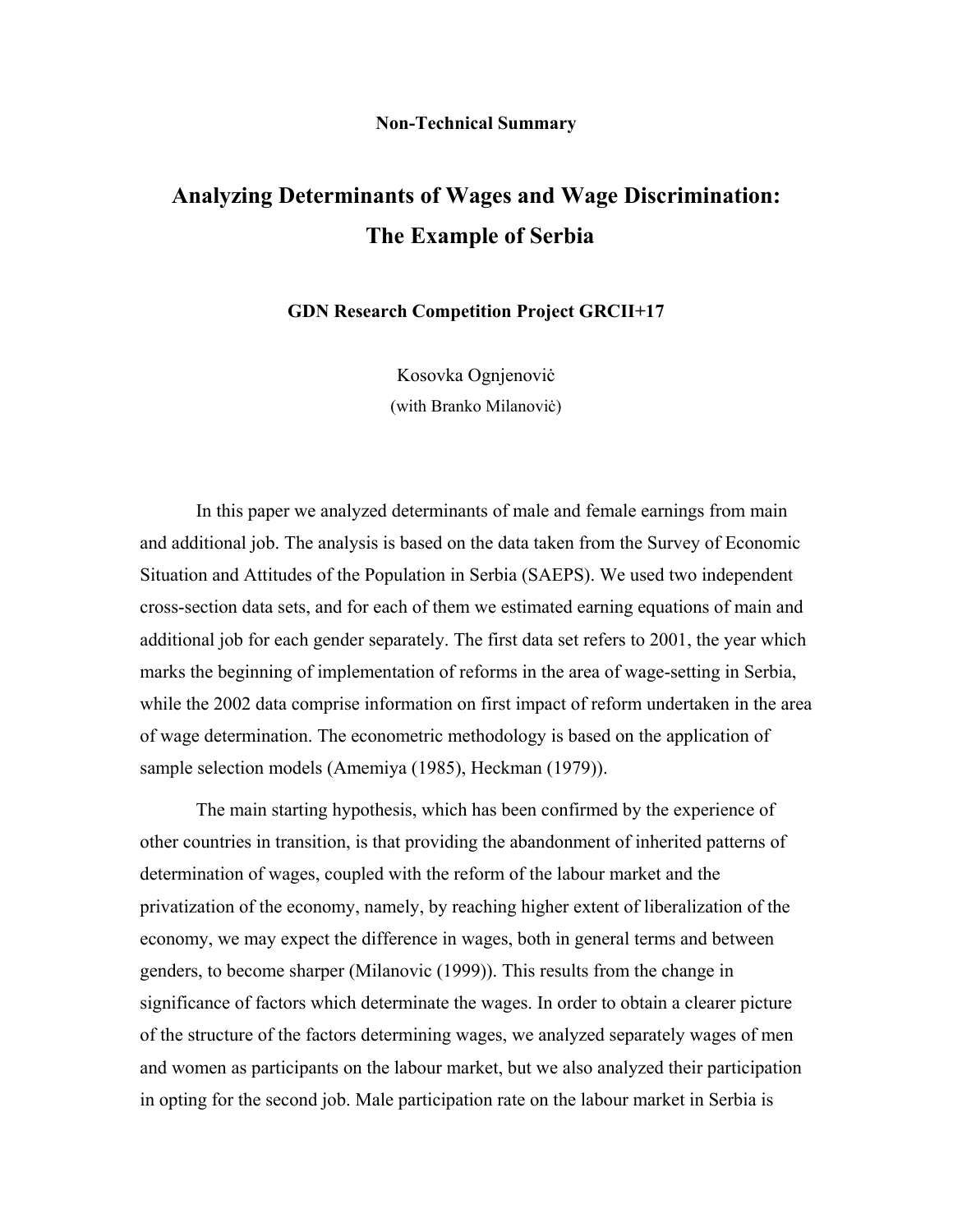estimated at 55 percent, while their participation in opting for the second job is estimated at 60 percent. In the total number of the employed, a little over one-third were engaged in additional jobs. The estimated share of second job holders is very high, resulting from long-standing presence of black market and social stratification in Serbia. For example, analyzing second job holding in Russia, Foley (1997) found that in the mid 1990s, about 10 percent of the employed in Russia simultaneously hold an additional job. In the late 1980s, however, about 1/5 of Soviet workers were engaged in unregistered additional activities, which was the result of increasing poverty in that period (Foley (1997)).

In the periods under consideration, wage gap between female and male in Serbia was assessed as relatively low. Lower wage discrimination in transitional economies has been empirically explained by higher education level among women and growth in demand for educated labour force (Paternostro and Sahn (2001), Brainerd (2000)). According to the assessed earning regressions, women in Serbia, working on their main job, on average earn about 76 percent of male wage. In general, the measures of inequality indicate a decrease in inequality in average hourly earnings of Serbian workers in 2002. However, the decile ratio between high-paid workers (the  $90<sup>th</sup>$  decile) and lowpaid workers (the  $10<sup>th</sup>$  decile) rose in 2002, implying the increase in differentiation in wages of the employed.

The factors decisive for the decision to participate on the labour market in Serbia are different for male and female, in general. The attainment of education level is of high significance for female participation on the labour market, but is also becoming increasingly important for men, as well. In 2002 we distinguished two variables, i.e. *nonlabour income* and *civil status*, which have significant impact on the likelihood of participation. The variable *non-labour income* significantly reduces the likelihood of both male and female participation on the labour market. Only a small number of factors seem to be significant for making decision to hold second job for both genders. As far as men are concerned, the more years of working experience, the higher likelihood is to opt for the second job. In case of women, higher non-labour income of a household and the presence of children of pre-school age significantly reduce the likelihood of opting for additional job.